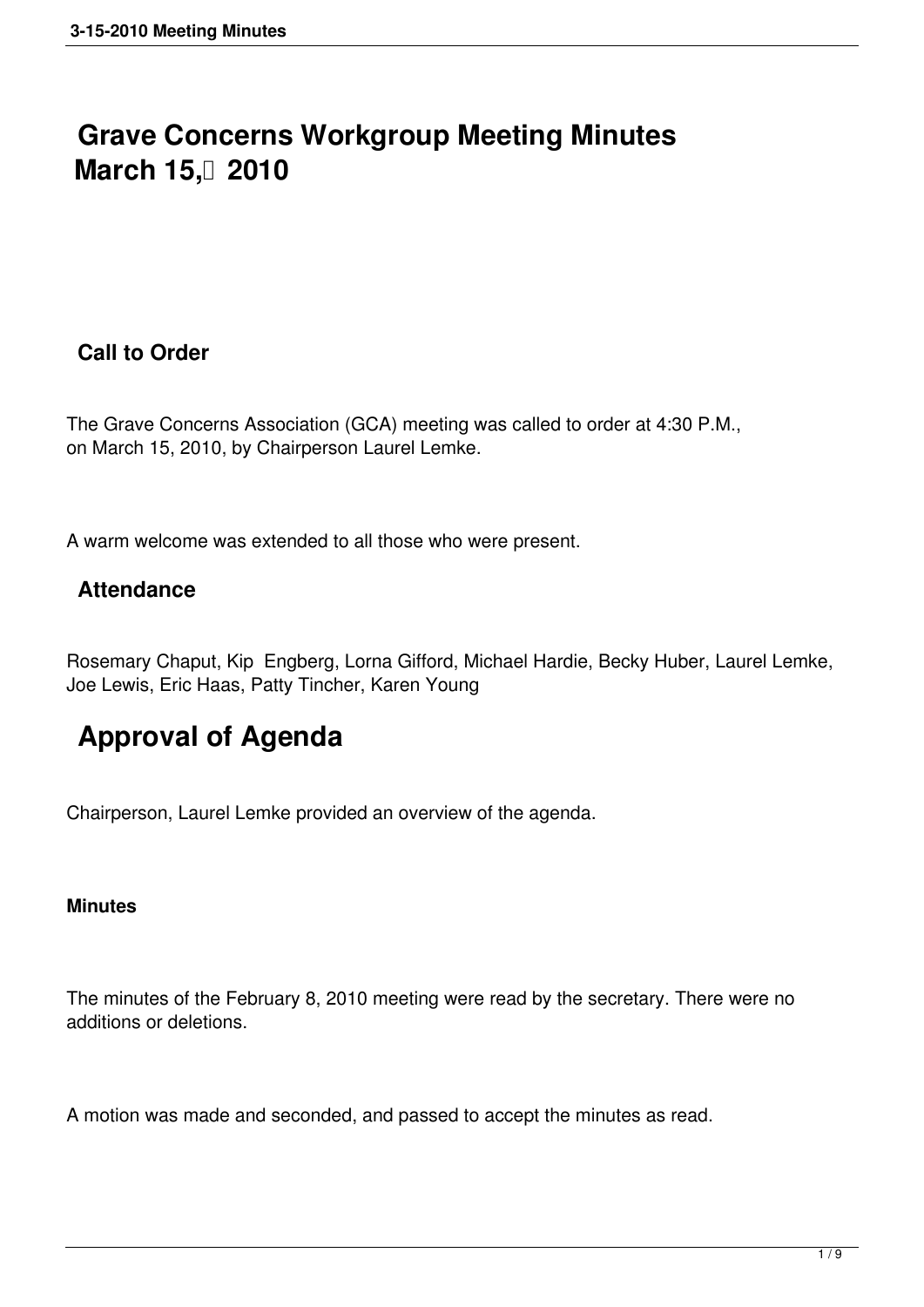#### **Treasurer's Report**

The Treasurer's Report for February 8, 2010 was given by Chairperson, Laurel Lemke.

| <b>WSH</b>             | \$<br>572.96 |
|------------------------|--------------|
| America's FCU checking | \$15,393.35  |
| America's FCU Savings  | \$<br>50.01  |

**Grand Total \$16, 016.32**

A motion was made and seconded to accept the Treasurer's report and to pay the bills that need to be paid to date.

#### **Committee Reports**

*Event Planning Committee Rosemary Chaput reported that the Lakewood Parks dept has approved the proposal for an internal halyard flag pole and a Washington State flag. Laurel Lemke will make arrangements to have a check sent to Columbia Manufacturing in the amount of \$766.30.* 

*Our plans are to dig the hole on Saturday, April 24, 2010. The flag pole dedication will be held on Saturday, June 26, 2010. Rosemary asked members to think of what they would like the dedication plaque to say.*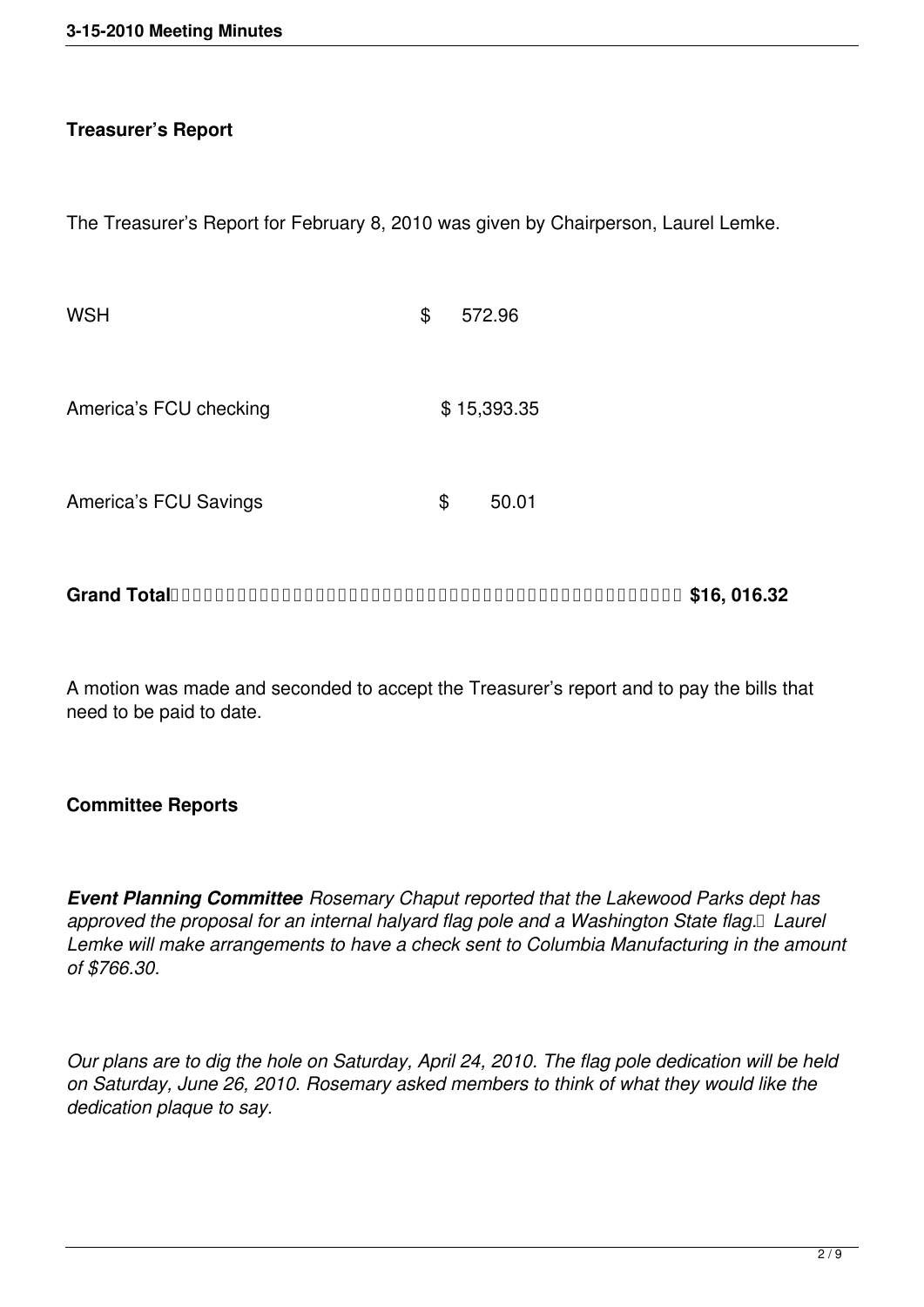*Historical Committee No work was done during the past month. We still need to go through archives and sort items. Laurel Lemke will coordinate a work party to sort through boxes and organize items. We should be thinking about what we want to do for the WSH museum display.* 

*Research Committee Becky Huber has volunteered and has been researching if the men buried along the perimeter were veterans or not.* Bhe was able to use Ancestory.com to find additional information on WSH patients. **I** She explained that *she was able to identify 12* veterans, 2 Civil War veterans, *draft cards, family trees and was also able to identify individuals on the 1920 & 1930 census. She will continue her research.*

 *Fundraising Committee Lorna Gifford reported that there will be a "Hometown Hero" All you can eat Spaghetti dinner at Casa Mia on April 28, 2010. The individual honored as the Hometown Hero will be given a \$100. Voucher. The voucher will represent a \$100. donation that will be made to the charity of his/her choice in his/her name.* 

*Lorna also talked about having some type of an USO show and dinner to benefit Grave Concerns. She indicated that a similar event in Orting was successful.* 

*Richard Chiaravolloti is preparing for the annual Dahlia Bulb sale.* 

*Lap-Top Research Committee Laurel Lemke and Cindy Walston, a computer consultant, have been looking into different lap-tops that will serve the GCA needs. She will continue to look and expects to have the lap-top purchased by the next meeting. The lap-top will be used for GCA business, and will have quick-books and MS Office suite on it.*

*Volunteer Coordinator Michael Hardie will be working on a volunteer list. He will create a volunteer management data base for CGA.* 

**Old Business**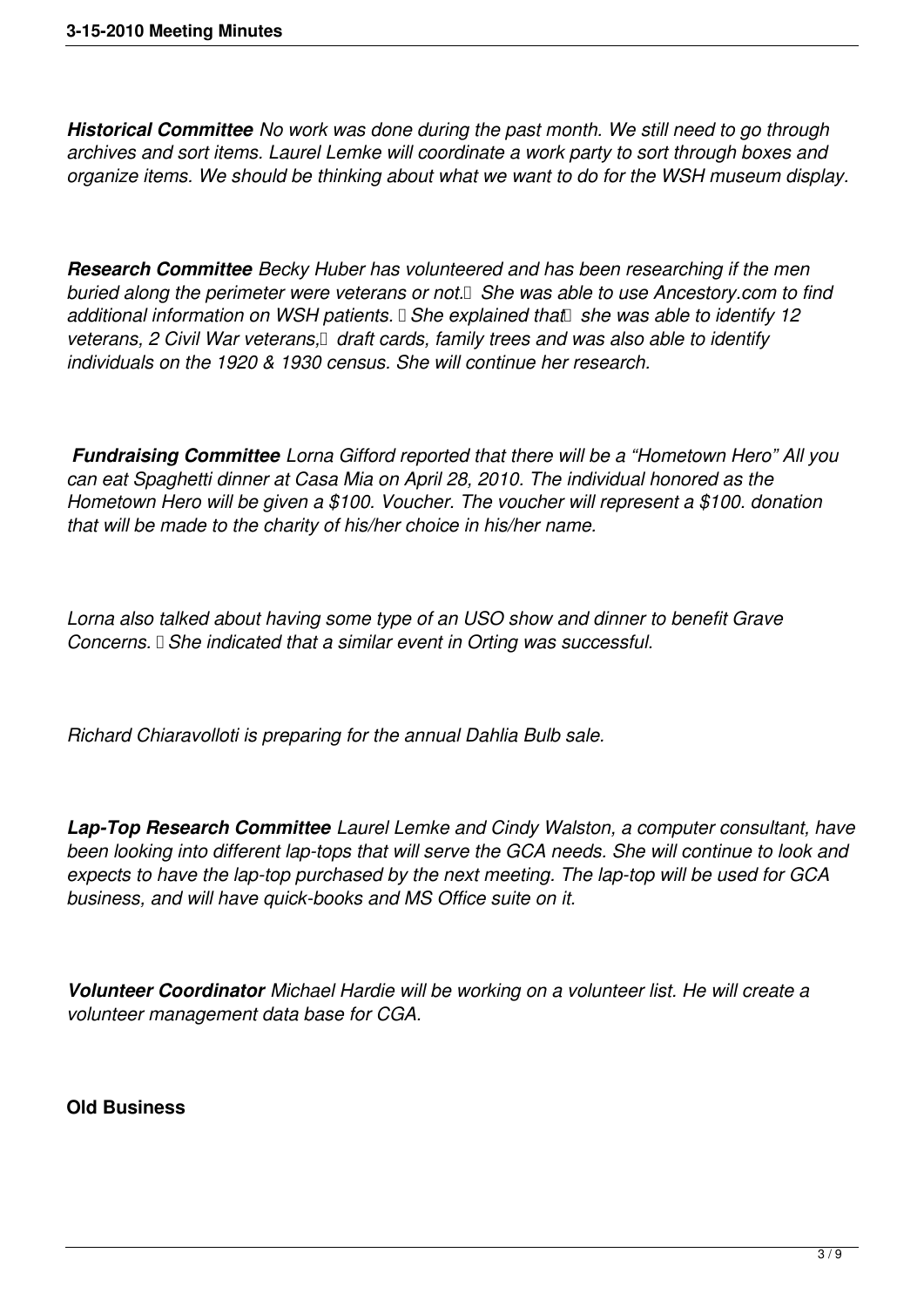Karen Young reported on the Non-profit Center of South Sound's membership luncheon held on February 24, 2010, held at the Tacoma Convention Center. The luncheon's theme was "The Evolution of a Non-Profit Company."

Laurel Lemke reported on the web-site restoration project. We are still experiencing a delay in keeping the web-site current. A few more members need to be trained on how to manage the site and to keep it up-to-date. After it went down, we experienced a glitch in the program. The program inserted A's throughout the documents. It is suspected that this could be a virus. Karen Young will contact Steve Desilets and try to work the bugs out of the program.

The Lakewood Parks Dept has repaired the KIOSK that was damaged. Scott Williams, from the Lakewood Parks Dept indicated that they replaced the side boards and shingles.

### **New Business**

On Sunday, April 25, 2010 a volunteer group (Bruce Gage, Indra Finch and friends ) have volunteered to set up for (dog-tag) insertions to identify markers. They are looking for a few more volunteers to help.

On Saturday, May 22, 2010 The Perimeter Project sponsored by OptumHealth Public Sector will be giving out free-bees something with their name/brand on it. An idea of the purple wrist bands, water bottles etc have been presented. Michael Hardie is entertaining ideas. If you have a good one – let Michael or Laurel know.

Laurel reported that State of Washington combined fund drive has received donations on our behalf. We need to provide verification of our non-profit status.

43 Markers have been ordered and will be delivered to the cemetery. Rosemary Chaput announced that Mt. View Cemetery has made arrangements for the pickup and delivery of the stones.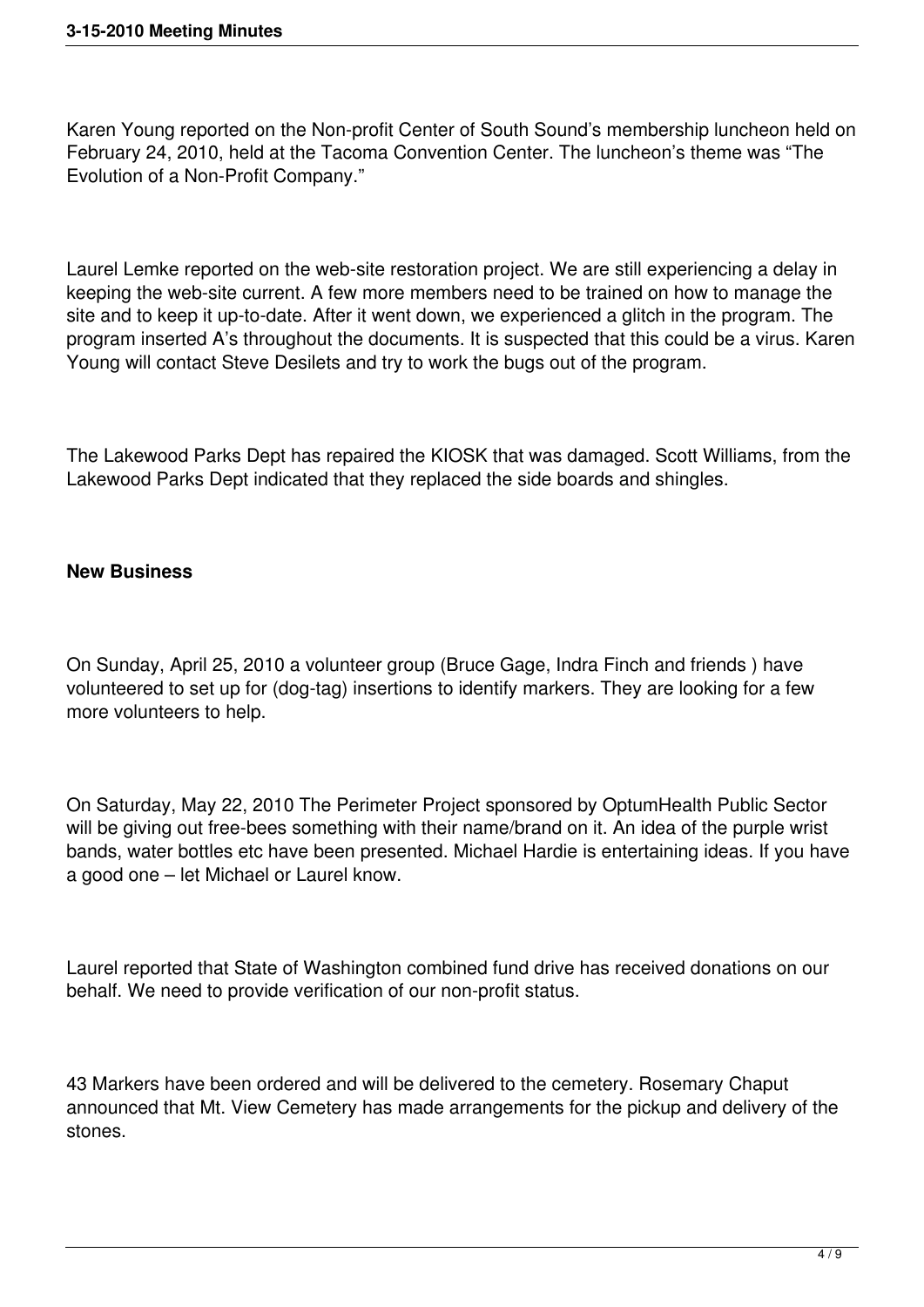Becky Huber reported on the Heritage League of Pierce County. Their purpose is;

- To support individual and group efforts to preserve local history in Pierce County.

 - To advance the well-being of museums, historical societies, and heritage organizations throughout Pierce County.

 - To provide technical assistance and information to individuals and groups pertaining to heritage preservation in Pierce County.

 - To establish communication with state and local governments relative to heritage preservation matters.

- To provide workshops and to train on their software package.

The GCA is now a member of the Heritage League of Pierce County; we joined the Heritage League for an annual \$20. fee for dues. Becky Huber is willing to provide assistance with the WSH museum display for GCA.

Patty Tincher, from the Afterlife Planning spoke at our meeting. Patty described the type of services her business provides. Laurel asked that photographs be taken of all markers in the cemetery for reference. Through her franchise, Grave Groomers, she will offer a complimentary workshop on Saturday, April 17, 2010 from 10:00 am – noon.

Brochure update-We need to have our brochure updated to include current email, web site and the list of current officers. We are in need of a volunteer for this project.

Folding Display & Carrying Case- The case needs to be reinforced. Rosemary has the display board and planned to ask Patty Becker to reinforce the board. The display is also in need of updating.

Join Hands is a youth project held on May 1, 2010. Lorna has asked a youth group (scout troop 53) to assist in cleaning headstones at the cemetery.

A motion was made to check into a card program that will assist GCA with correspondence, announcements, invitations etc…The program costs aprox \$299. The cards are generated at a clearing house and mailed from there. Lorna explained that she uses it in her business and it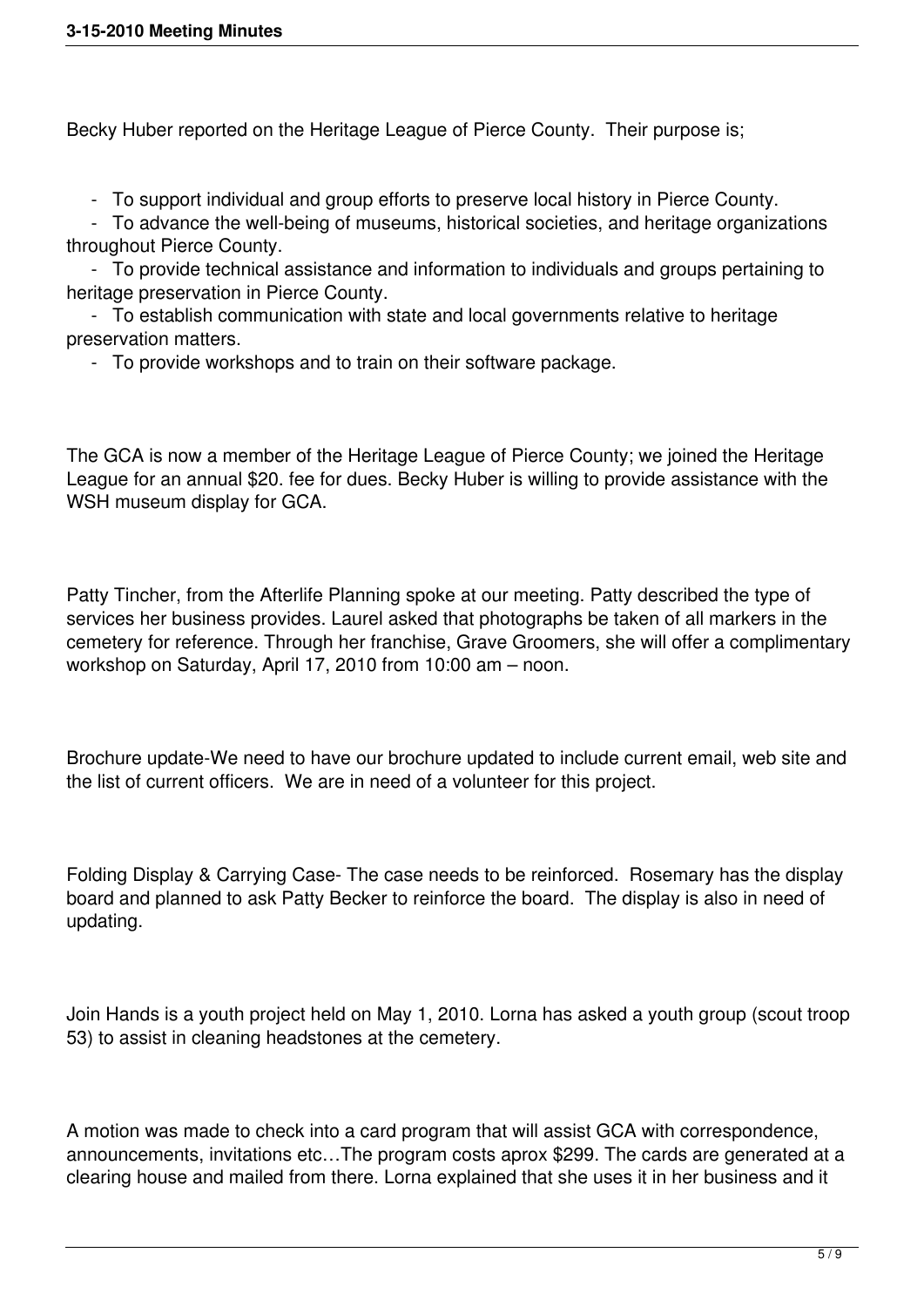has served her well. The decision was tabled until the next meeting.

It was moved and seconded that we have a Grave Groomers organization. It was suggested that dig teams be given a card as to what the procedures are for placing a head stone. Patty Tincher & Eric Haas have volunteered to do this.

A discussion insured concerning the purchase of proper equipment that is needed to dig and to place a head stone. We need sturdy equipment. Heavy duty shovels, picks, more wheel barrows, tarps etc. The subject was tabled until the next meeting.

#### **Announcements**

Laurel Lemke announced that GCA has been asked to speak at the Tacoma Pierce County Genealogical Association's meeting in September. The actual date and time have not been announced yet.

#### **Assignments**

Joe Lewis – Will make sure the building is open and the room is set up for the next meeting.

Lorna Gifford – Working with Join Hands Day project, Spaghetti Feed Fundraiser and researching more information for the card program.

Karen Young-Typing the meeting minutes, checking with Steve Desilets regarding the web site "virus" and sending out thank you cards for donations received.

Rosemary Chaput – Will continue to monitor the progress of the flag pole, checking into better tools, providing Afterlife Planning/ Grave Grooming workshop treats.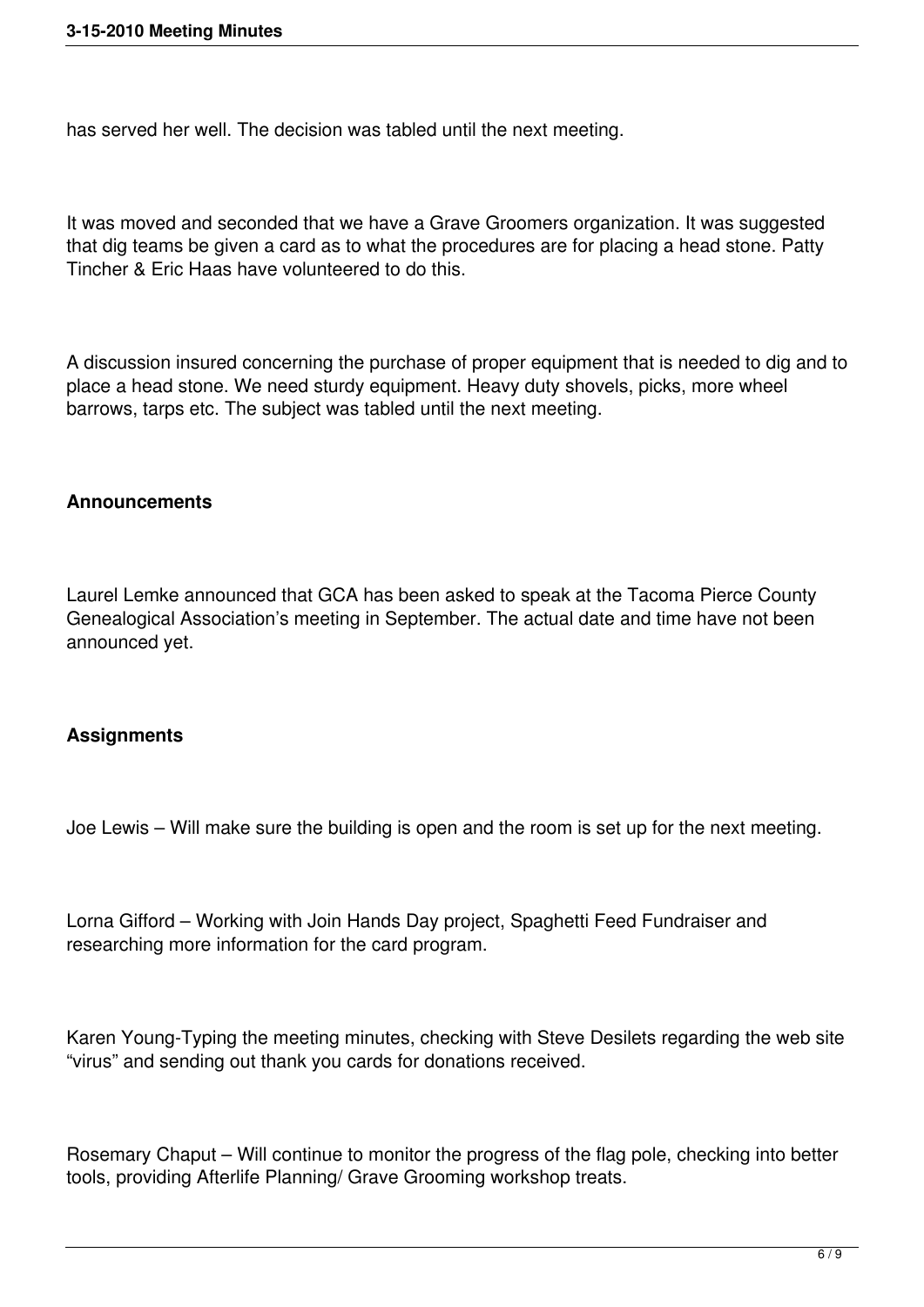Becky Huber-Contact the Historical Society, United Way, continue veteran research.

Kip Engberg Will attend the Grave Grooming workshop so that he can be a team leader for the dig. Will also design a greeting card.

Michael Hardie – Volunteer Data-base, Will contact Steve Desilets.

Eric Haas & Patty Tincher-Will conduct the Grave Grooming workshop, take pictures and provide a step-by-step instruction card to give to dig teams.

**Upcoming Events**

*April*

Grave Tender's Workshop April 17, 2010 at the WSH Cemetery (10 am – Noon)

Lakewood Historical Society April 17, 2010 2:00 pm -Fundraiser HMS Pinafore at the Lakewood tickets are \$20.

GCA Monthly Meeting April 19, 2010 (4:30 PM)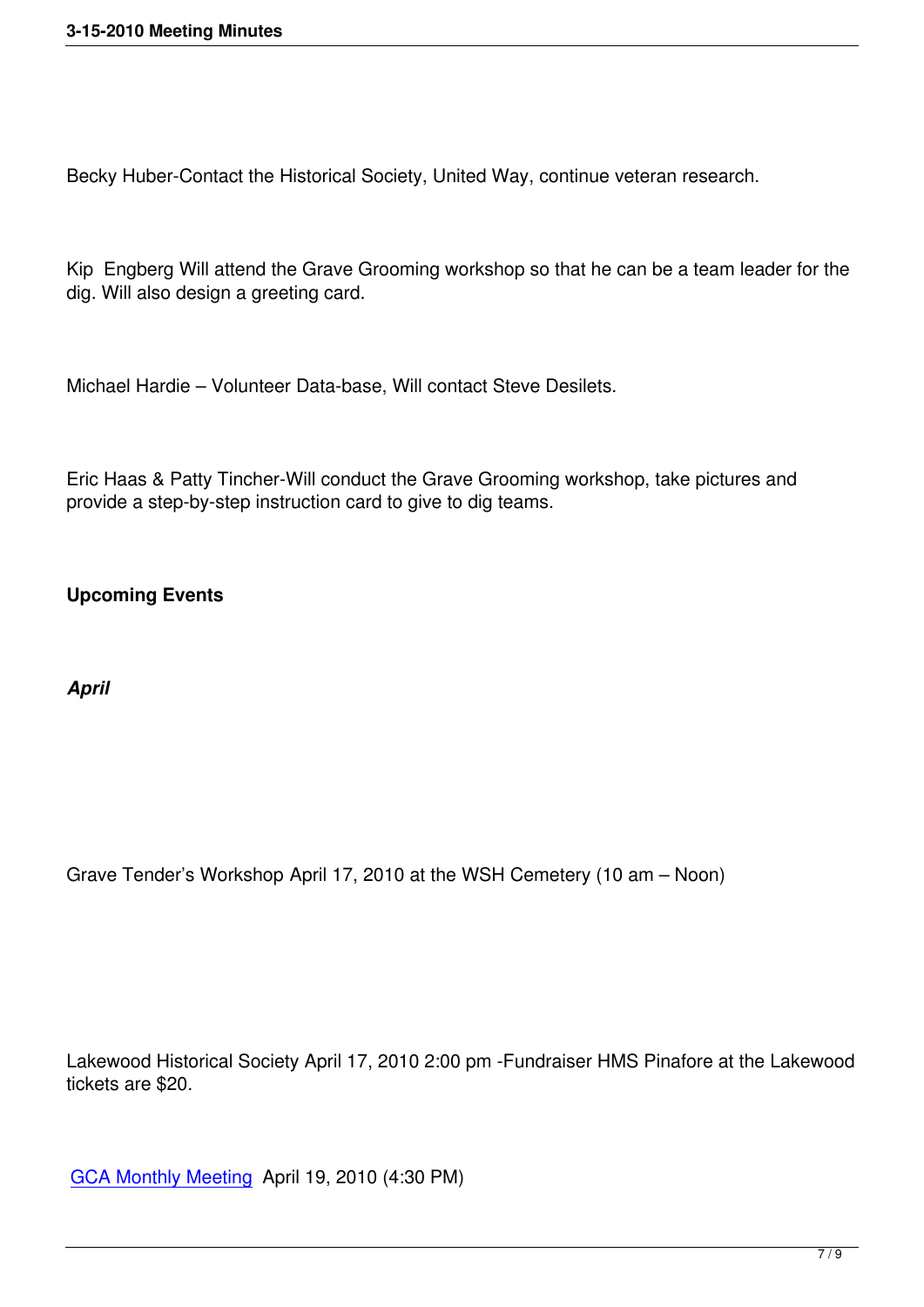*[All you can eat Spaghetti dinner at C](http://www.wshgraveconcerns.org/component/jcalpro/view/26/12.html)asa Mia on April 28, 2010. \$6.99 each person*

*May*

Mental Health Month  $1<sup>st</sup> - 31<sup>st</sup>$ 

Civil War Reenactment at Ft. Steilacoom Park May 1 & 2

NAMI Walk May 15<sup>th</sup> Magnuson Pk, Seattle Contact Rosemary Chaput at (253) 226-2143

### **Adjournment**

Meeting was adjourned at 6:00 P.M. by Chairperson, Laurel Lemke. The next general meeting will be Monday, April 19, 2010, Board Meeting at 4:30 P.M. – 6:00 P.M. Held at the historic Fort Steilacoom, Quarters 2 building on Western State Hospital grounds.